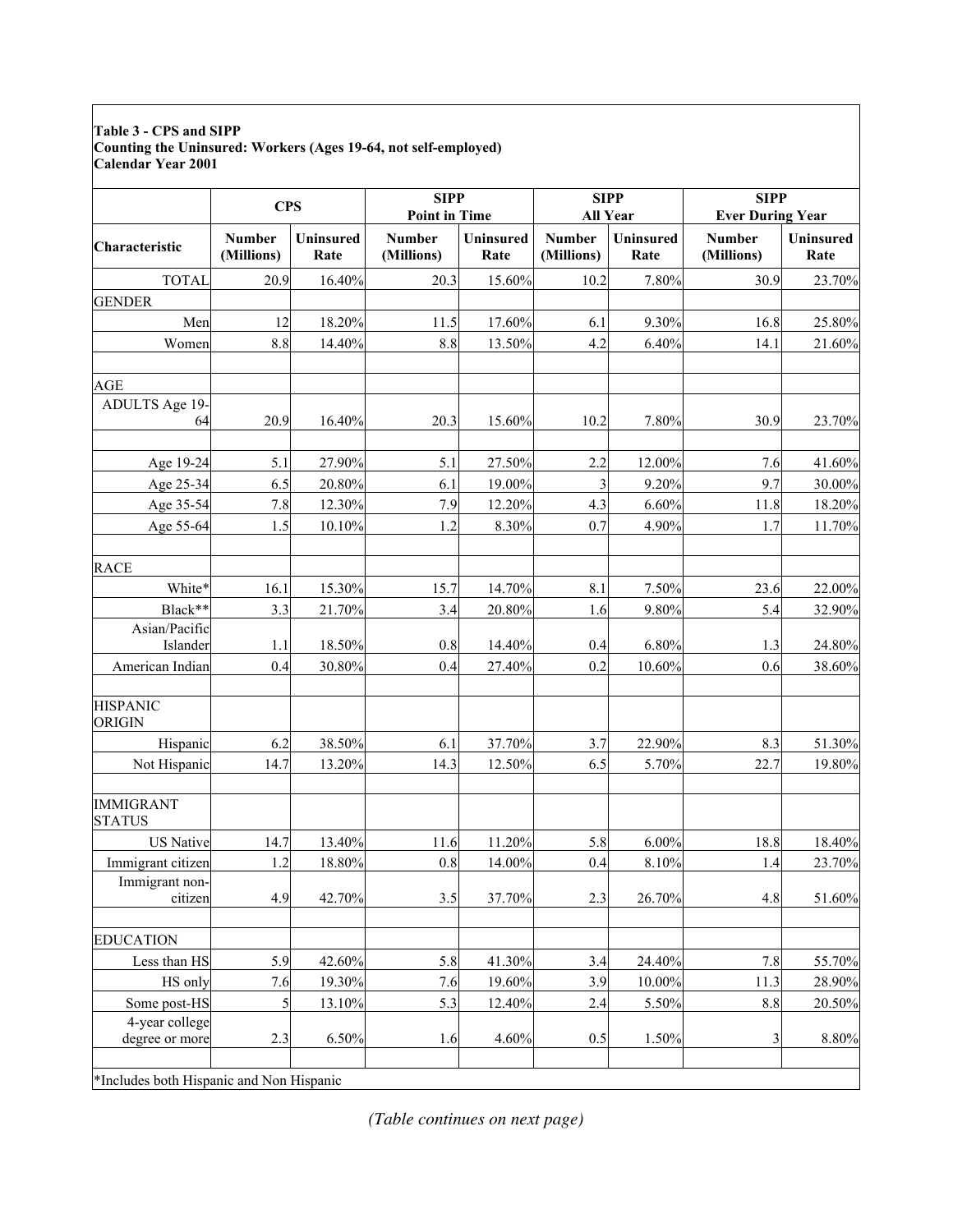## **Table 19 - CPS and SIPP (Cont'd) Counting the Uninsured: Workers (Ages 19-64, not self-employed)**

| <b>Calendar Year 2001</b>                                  |                             |                   |                                     |                          |                             |                   |                                        |                          |
|------------------------------------------------------------|-----------------------------|-------------------|-------------------------------------|--------------------------|-----------------------------|-------------------|----------------------------------------|--------------------------|
|                                                            | <b>CPS</b>                  |                   | <b>SIPP</b><br><b>Point in Time</b> |                          | <b>SIPP</b><br>All Year     |                   | <b>SIPP</b><br><b>Ever During Year</b> |                          |
| Characteristic                                             | <b>Number</b><br>(Millions) | Uninsured<br>Rate | <b>Number</b><br>(Millions)         | <b>Uninsured</b><br>Rate | <b>Number</b><br>(Millions) | Uninsured<br>Rate | <b>Number</b><br>(Millions)            | <b>Uninsured</b><br>Rate |
| <b>INDIVIDUAL</b>                                          |                             |                   |                                     |                          |                             |                   |                                        |                          |
| <b>WORK STATUS</b><br>(Annual)                             |                             |                   |                                     |                          |                             |                   |                                        |                          |
| <b>EMPLOYED</b><br><b>FULL YEAR</b>                        | 13.7                        | 13.80%            | 6.2                                 | 8.30%                    | 3.4                         | 4.60%             | 9.3                                    | 12.40%                   |
| Full time                                                  | 11.5                        | 12.90%            | 5.5                                 | 7.80%                    | 3                           | 4.30%             | 8.4                                    | 11.90%                   |
| Part time                                                  | 2.2                         | 21.90%            | 0.7                                 | 15.40%                   | 0.4                         | 8.40%             |                                        | 20.00%                   |
|                                                            |                             |                   |                                     |                          |                             |                   |                                        |                          |
| <b>EMPLOYED</b><br><b>PART YEAR</b>                        | 7.2                         | 25.20%            | 14.1                                | 25.50%                   | 6.8                         | 12.30%            | 21.6                                   | 39.00%                   |
| Full Time                                                  | 5                           | 26.10%            | 7                                   | 25.60%                   | 2.9                         | 10.80%            | 11.1                                   | 40.70%                   |
| Part time                                                  | 2.2                         | 23.50%            | 7.1                                 | 25.30%                   | 3.9                         | 13.70%            | 10.5                                   | 37.30%                   |
| <b>FAMILY WORK</b><br><b>STATUS</b>                        |                             |                   |                                     |                          |                             |                   |                                        |                          |
| 2 or more full time                                        | 6.1                         | 12.60%            | 5.7                                 | 11.00%                   | 3.1                         | 5.90%             | 9.1                                    | 17.40%                   |
| Only 1 full time                                           | 9.9                         | 15.70%            | 9.4                                 | 14.70%                   | 4.8                         | 7.60%             | 14.7                                   | 23.20%                   |
| Only part time                                             | 2.6                         | 29.30%            | 2.4                                 | 32.90%                   | 1.2                         | 16.30%            | 3.3                                    | 44.90%                   |
| Only self employed                                         | 0.3                         | 23.40%            | 0.3                                 | 34.50%                   | 0.2                         | 26.50%            | 0.3                                    | 42.40%                   |
| No Workers                                                 | 2.1                         | 31.90%            | 2.5                                 | 39.10%                   | 0.9                         | 14.70%            | 3.4                                    | 53.60%                   |
| <b>WAGE/SALARY</b><br><b>FOR PRIMARY</b><br><b>EARNERS</b> |                             |                   |                                     |                          |                             |                   |                                        |                          |
| No wage earner                                             | $\bf{0}$                    | 82.10%            | 1.3                                 | 34.90%                   | 0.5                         | 14.20%            | 1.8                                    | 47.80%                   |
| Under \$7/hour                                             | 4.7                         | 44.60%            | 2.7                                 | 42.70%                   | 1.6                         | 25.40%            | 3.5                                    | 55.90%                   |
| \$7-\$15/hour                                              | 10                          | 23.20%            | 11.7                                | 23.30%                   | 6.1                         | 12.10%            | 17.7                                   | 35.30%                   |
| \$15-\$25/hour                                             | 4                           | 9.60%             | 3.1                                 | 7.90%                    | 1.3                         | 3.30%             | 5.3                                    | 13.50%                   |
| More than<br>\$25/hour                                     | 2.2                         | 6.80%             | 1.5                                 | 5.00%                    | 0.7                         | 2.40%             | 2.6                                    | 8.40%                    |
| <b>FAMILY</b><br><b>COMPOSITION</b>                        |                             |                   |                                     |                          |                             |                   |                                        |                          |
| WITH CHILDREN                                              | 9                           | 15.30%            | 7.8                                 | 14.20%                   | 4.3                         | 7.80%             | 11.9                                   | 21.80%                   |
| 1 Adult                                                    | 1.9                         | 22.40%            | 1.5                                 | 21.00%                   | 0.7                         | 9.60%             | 2.4                                    | 33.80%                   |
| 2 Married adults                                           | 5.2                         | 11.60%            |                                     | 10.70%                   |                             | 6.10%             | 6.8                                    | 16.40%                   |
|                                                            | 1.9                         | 34.00%            | 4.5<br>1.8                          | 31.40%                   | 2.5<br>1                    | 18.20%            | 2.6                                    | 46.10%                   |
| Other                                                      |                             |                   |                                     |                          |                             |                   |                                        |                          |

*(Table continues on next page)*